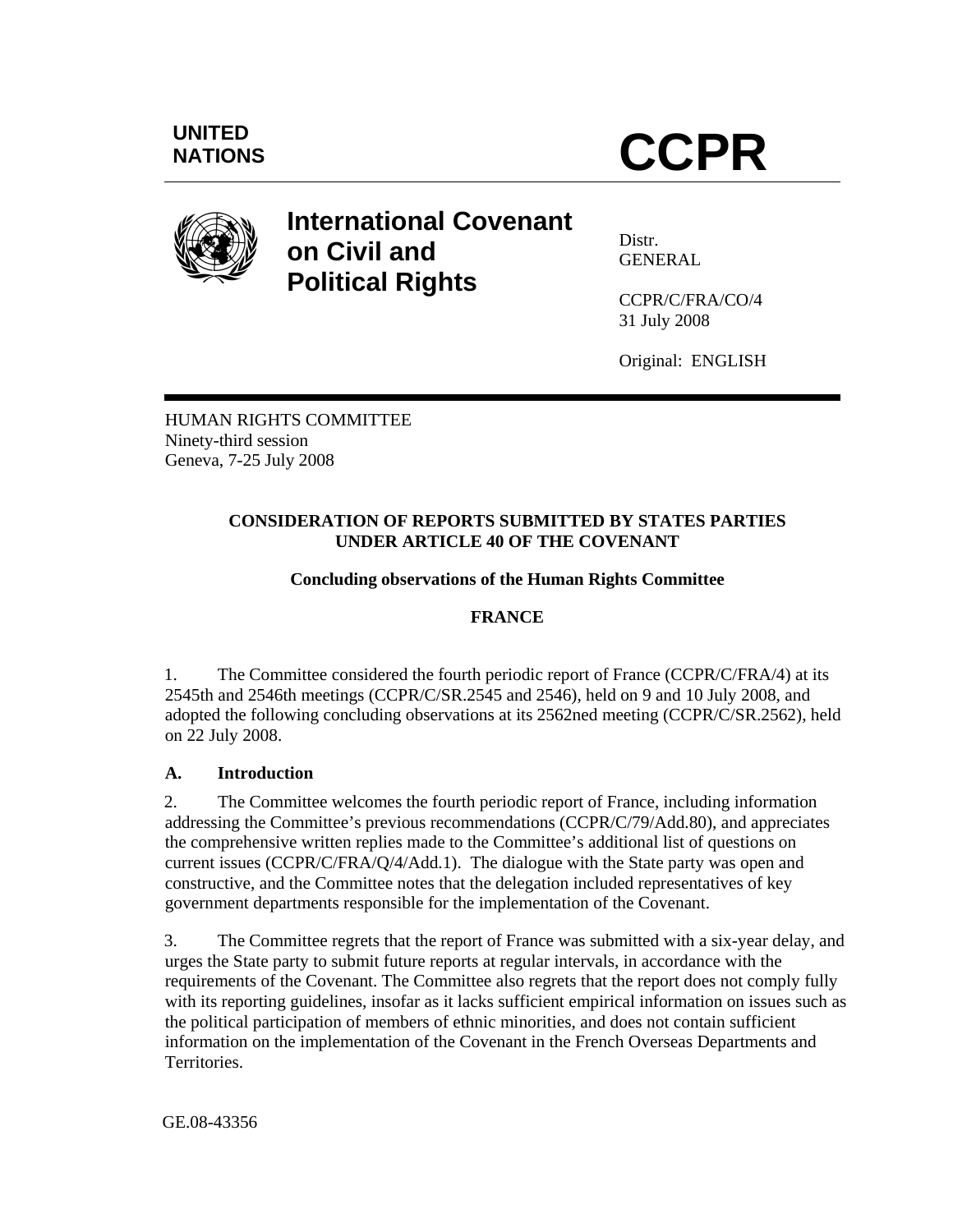# **B. Positive aspects**

4. The Committee welcomes the State Party's ratification of the Second Optional Protocol to the International Covenant on Civil and Political Rights, thus confirming France's prior decision to abolish death penalty.

5. The Committee takes note of the State party's creation of a *Contrôleur général des lieux de privation de liberté* to oversee prison modernization and the treatment of detainees, in an effort to improve prison conditions and prison overcrowding.

6. The Committee welcomes France's creation of the High Authority to Combat Discrimination and Promote Equality (*la haute autorité de lutte contre les discriminations et pour l'egalité*, HALDE), which has the power to receive individual complaints and act on its own initiative to remedy problems of discrimination based on national origin, disability, health, age, gender, family and marital status, trade union activity, sexual orientation, religious beliefs, physical appearance, surname, and genetic characteristics. HALDE is empowered, pursuant to Act No. 2004/1486 of 30 December 2004, to recommend statutory or regulatory changes to public authorities and to suggest settlements to private companies, and has described its activities in comprehensive annual reports.

7. The Committee takes note that France has defined a new criminal offence of trafficking in persons for purposes of sexual exploitation or by imposing living or working conditions inconsistent with human dignity. The State party convicted 130 offenders under this statute in the first four years following its creation.

8. The Committee welcomes the State party's new legislation on the punishment of domestic violence that extends aggravating circumstances to include abuse between partners in civil solidarity pacts and former partners, consolidates the jurisprudence on marital rape, and strengthens provisions for eviction of a violent spouse from the home (see Act No. 2006/99, adopted on 4 April 2006), as well as legislation that guarantees foreign nationals who fall victim to spousal abuse a right to stay in the country. In addition, the Committee notes the importance of the creation of a national hotline (3919) for reporting spousal abuse, the extension of unemployment benefits to women victims forced to change their place of residence as a result of spousal violence, and the priority for women victims in the assignment of state-funded housing.

9. The Committee appreciates that France now applies the same minimum age for marriage to both genders, thus raising the age of marriage for girls from 15 to 18 years of age, including in the Overseas Departments and Territories. It is also commendable that in the Overseas Territory of Mayotte, the State party has established principles of monogamous marriage, prohibited unilateral repudiation of marriage, and forbidden discrimination among children in matters of inheritance on grounds of sex or legitimacy.

# **C. Principal subjects of concern and recommendations**

10. While appreciating the State party's commitment to review its interpretative declaration concerning article 14, paragraph 5 of the Covenant, in regard to the right to appeal from a criminal conviction, and its declaration concerning article 13 on the expulsion of aliens, nonetheless the Committee remains concerned by the breadth and number of the other reservations and declarations taken to narrow the application of the Covenant. These include the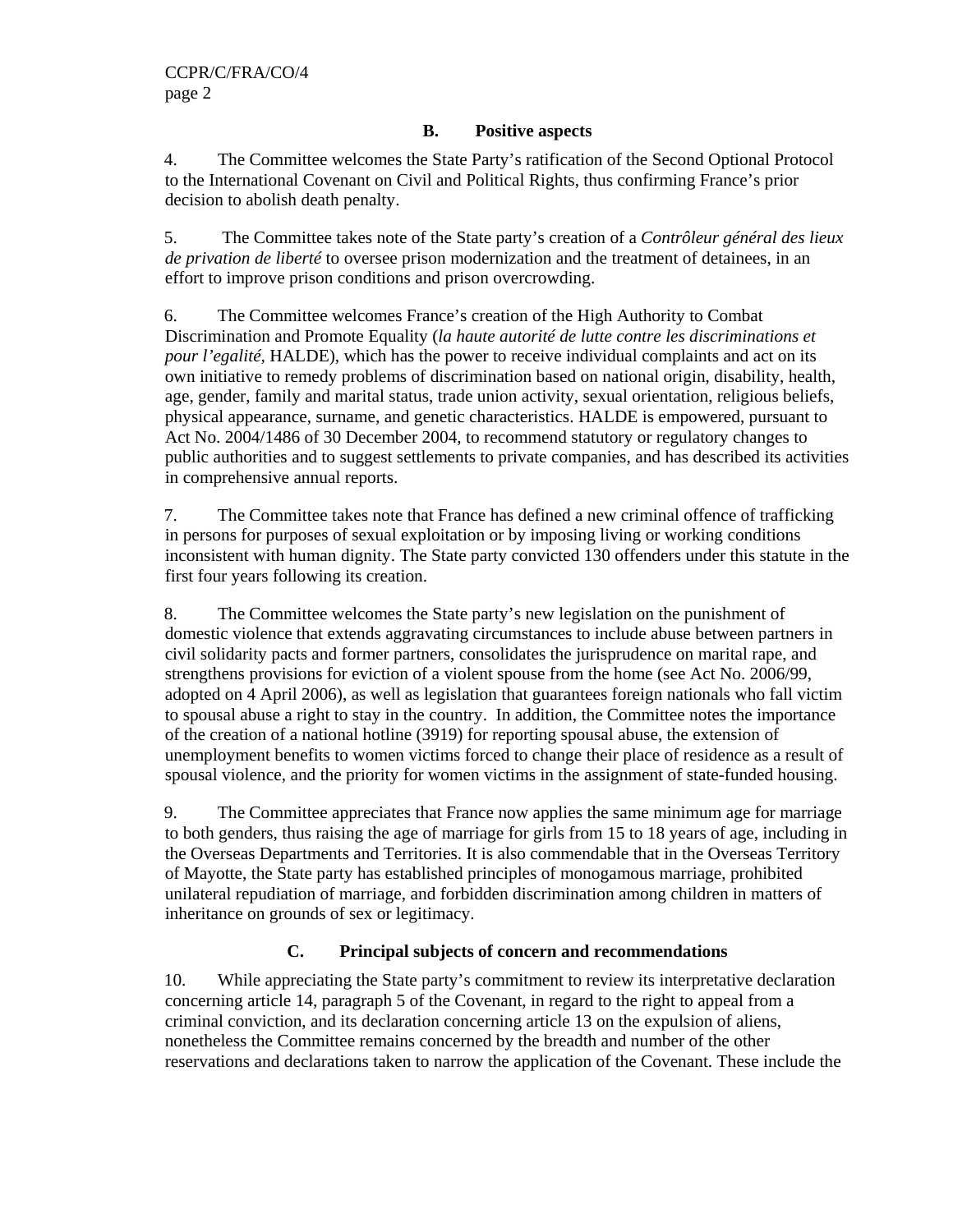reservation to article 4, paragraph 1 (claiming that the power of the President to take "measures required by circumstances" in a "state of emergency or state of siege" cannot be otherwise limited by the Covenant), as well as the reservation to articles 9 and 14 of the Covenant (stating that these articles cannot impede "enforcement of the rules pertaining to the disciplinary regime in the armies").

#### **The State party should review its reservations and interpretative declarations to the Covenant, with a view to withdrawing them in whole or in part.**

11. The Committee, while welcoming the statement by the State party that the lack of official recognition of minorities within the territory of the State party does not prevent the adoption of appropriate policies aimed at preserving and promoting cultural diversity, remains unable to share the view of the State party that the abstract principle of equality before the law and the prohibition of discrimination represent sufficient guarantees for the equal and effective enjoyment by persons belonging to ethnic, religious or linguistic minorities of the rights set out in the Covenant. (articles 26 and 27)

# **The State party should review its position concerning the formal recognition of ethnic, religious or linguistic minorities, in accordance with the provisions of article 27 of the Covenant.**

12. The Committee notes that the State party has failed to provide any statistical information that would allow the empirical assessment of effective access to private and public employment, public services, and political participation, on the part of persons belonging to racial, ethnic or national minorities, as well as members of different religious communities. The Committee observes that the absence of this information can mask problems of de facto discrimination, and impede the design of appropriate and effective public policies to combat all forms of racial and religious discrimination. (articles 2, 25, 26 and 27)

#### **The State party should collect and report adequate statistical data, disaggregated on the basis of racial, ethnic, and national origin, in order to enhance the effectiveness of its efforts aimed at ensuring equal opportunity to persons belonging to these minority groups, and to meet the reporting guidelines of the Committee.**

13. The Committee remains concerned that, despite legislative and policy measures adopted by the State party to promote gender equality, women are underrepresented in high-level and managerial positions in the State, territorial, and hospital civil service as well as in the private sector. The wage gap between men and women, the overrepresentation of women in part-time jobs, and high unemployment rate among women belonging to racial, ethnic or national minorities also continue to be significant. (articles 3 and 26)

# **The State party should strengthen its efforts to increase the representation of women in high-level and managerial positions, in the public as well as in the private sector, to narrow the wage gap between men and women, and to facilitate women's access to full-time work.**

14. While noting the threat to life posed by acts of terrorism, the Committee is concerned that Act No. 2006/64 of 23 January 2006 permits the initial detention of persons suspected of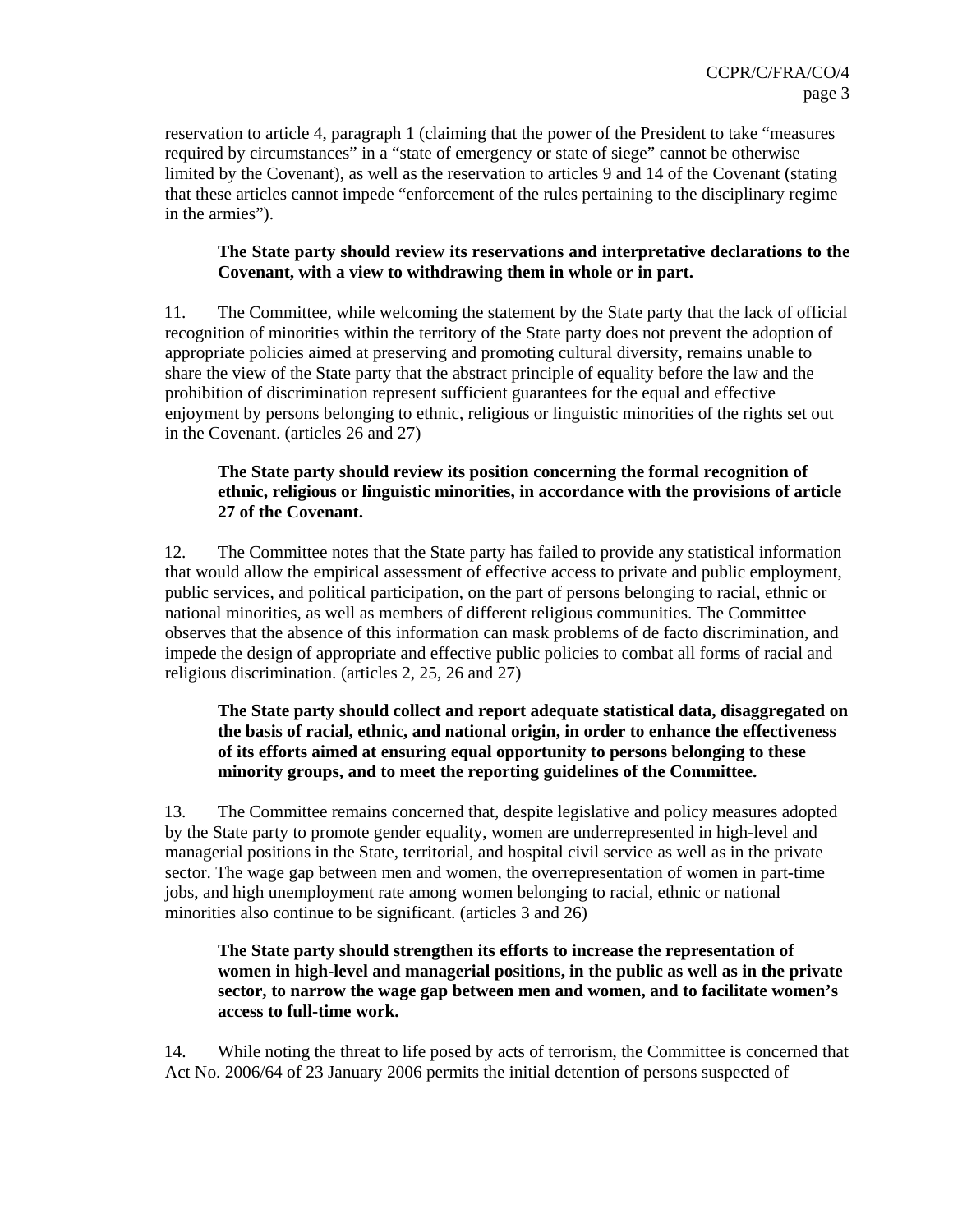CCPR/C/FRA/CO/4 page 4

terrorism for four days, with extensions up to six days, in police custody (*garde à vue*), before they are brought before a judge to be placed under judicial investigation or released without charge. It also notes with concern that terrorism suspects in police custody are guaranteed access to a lawyer only after 72 hours, and access to counsel can be further delayed till the fifth day when custody is extended by a judge. The Committee also notes that the right to remain silent during police questioning, in respect to any offence, whether related to terrorism or not, is not explicitly guaranteed in the Code of Criminal Procedure. (articles 7, 9 and 14)

**The State party should ensure that anyone arrested on a criminal charge, including persons suspected of terrorism, is brought promptly before a judge, in accordance with the provisions of article 9 of the Covenant. The right to have access to a lawyer also constitutes a fundamental safeguard against ill-treatment, and the State party should ensure that terrorism suspects placed in custody have prompt access to a lawyer. Anyone arrested on a criminal charge should be informed of the right to remain silent during police questioning, in accordance with article 14, paragraph 3 (g), of the Covenant.** 

15. The Committee remains concerned about the use of long-term pre-trial detention in terrorism and organized crime cases, extending for periods up to four years and eight months. The Committee notes that there is access to defence counsel and periodic review of the custodial decision by "liberty and custody judges" (*juges des libertés et de la détention*) in regard to the factual basis and claimed necessity for detention, as well as a right of appeal. Nonetheless, the institutionalized practice of extended investigative detention, before proceeding to a final charge and criminal trial, is difficult to reconcile with the Covenant's guarantee of trial within a reasonable time. (articles 9 and 14)

#### **The State party should limit the duration of pre-trial detention, and reinforce the role of "liberty and custody judges" (***juges des libertés et de la détention***).**

16. The Committee is concerned by the State party's claim of authority under Act No. 2008/174 (25 February 2008) to place criminal defendants under renewable one-year terms of civil preventive detention (*rétention de sureté*) because of "dangerousness", even after they have completed their original prison sentences. While the Constitutional Council has prohibited retroactive application of the statute, and the judge who sentences a criminal defendant contemplates the possibility of future civil preventive detention as part of the original disposition of a case, nonetheless, in the view of the Committee, the practice may remain problematic under articles 9, 14 and 15 of the Covenant. (articles 9, 14 and 15)

#### **The State party should review the practice of seeking to detain criminal defendants for "dangerousness" after they have served their prison sentences, in the light of the obligations imposed by articles 9, 14 and 15 of the Covenant.**

17. While noting the significant efforts undertaken by the State party to renovate prison buildings, increase the number of places for criminal defendants, and develop alternatives to detention such as supervision in the community, the Committee remains concerned about overcrowding and other poor conditions in prisons. The plan to increase custodial facilities to a total of 63,500 places by the year 2012 will nonetheless apparently fall far short of the increase of prison population. In addition, while appreciating the plans of the State party to systematically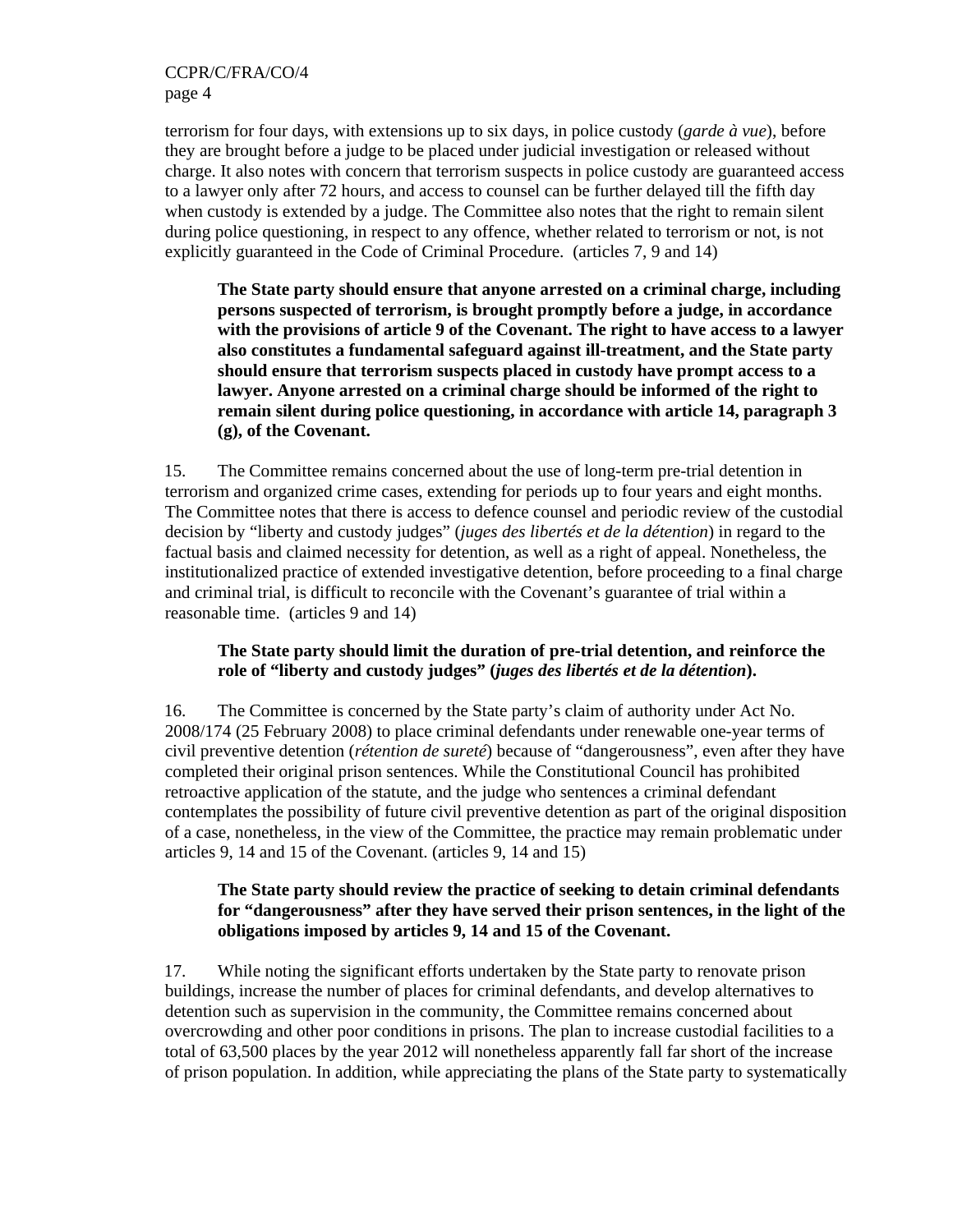collect data on allegations of abuse by law enforcement officials, there are continuing concerns about unprofessional conduct by some prison personnel, including inappropriate use of solitary confinement and intra-prison violence. (articles 7 and 10)

**The State party should multiply its efforts to reduce overcrowding in prisons, and enhance its monitoring of prisons in a proactive way, in order to guarantee that all persons in custody are treated in accordance with the requirements of articles 7 and 10 of the Covenant and the Standard Minimum Rules for the Treatment of Prisoners.** 

18. The Committee is concerned that large numbers of undocumented foreign nationals and asylum-seekers are detained in unsuitable airport waiting areas and administrative detention centres (*centres de rétention administrative* and *locaux de rétention administrative*). The Committee is further concerned about reports of overcrowding, lack of facilities for personal hygiene, and inadequate food and medical care, especially in the Overseas Departments and Territories, and that regular independent inspections are not carried out in such centres. The Committee is concerned about the status of unaccompanied children in such detention centres and the reported lack of arrangements for the protection of their rights, and safe return to their home communities. (articles 7, 10 and 13)

# **The State party should review its detention policy in regard to undocumented foreign nationals and asylum-seekers, including unaccompanied children. The State party should reduce overcrowding and improve living conditions in such centres, especially those in the Overseas Departments and Territories.**

19. The Committee remains concerned about allegations that foreign nationals, including some asylum-seekers, while detained in prisons and administrative detention centres, are subjected to ill-treatment by law enforcement officials, and that the State party has failed to investigate and appropriately punish such human rights violations. The Committee notes the absence of detailed statistical information concerning such alleged incidents of ill-treatment of foreign nationals, including the sanctions imposed on the perpetrators. (articles 7 and 9)

# **The State party should have no tolerance for acts of ill-treatment perpetrated by law enforcement officials against foreign nationals, including asylum-seekers, who are detained in prisons and administrative detention centres. The State party must establish adequate systems for monitoring and deterring abuses and should develop further training opportunities for law enforcement officials.**

20. The Committee appreciates the State party's statement that it seeks to honour the rule of "non-refoulement" to avoid the return of any persons to countries where they face the real risk of abusive treatment. Nonetheless, it is concerned by reports that foreign nationals have in fact been returned by the State party to such countries, and subjected to treatment that violates article 7 of the Covenant. The Committee has also received reports that foreign nationals are often not properly informed of their rights, including the right to apply for asylum, and often lack access to legal assistance. The Committee notes that foreign nationals are required to submit asylum applications within a maximum of five days after their detention, and that such applications must be drafted in French, often without the help of a translator. The right of appeal is also subject to a number of questionable restrictions, including a 48-hour time limit to lodge an appeal, and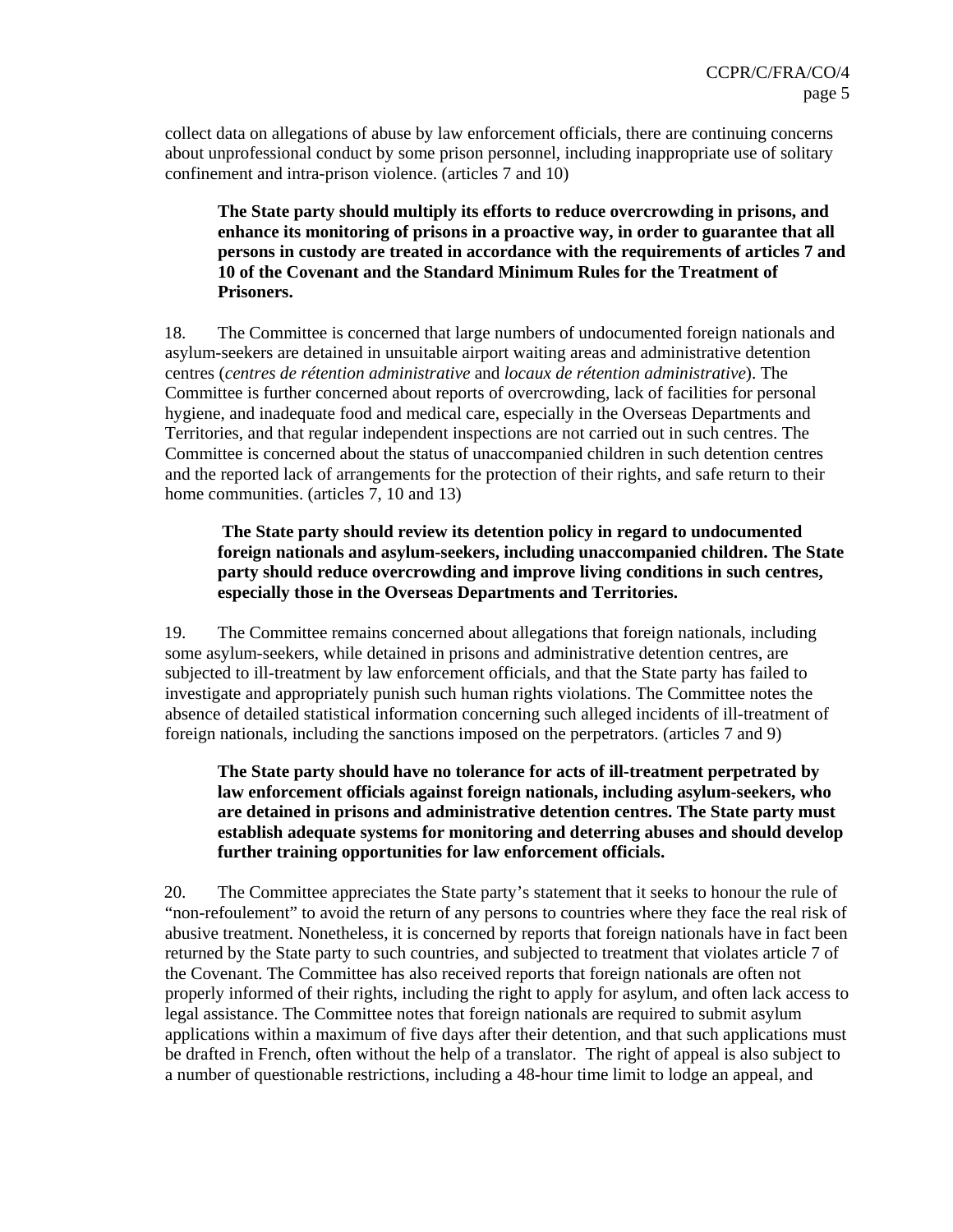CCPR/C/FRA/CO/4 page 6

absence of the automatic suspension of deportation pending appeal in "national security" removals. The Committee is also concerned that under the State Party's so-called "priority procedure" (*procédure prioritaire*), physical deportation occurs without waiting for the decision of any court in removals to so-called "safe countries of origin" (*pays d'origine sûr*), apparently including Algeria and Niger. In addition, no recourse to the courts is available to persons deported from the overseas territory of Mayotte, involving some 16,000 adults and 3,000 children per year, nor in French Guiana or Guadeloupe. (articles 7 and 13)

**The State party should ensure that the return of foreign nationals, including asylum seekers, is assessed through a fair process that effectively excludes the real risk that any person will face serious human rights violations upon his return. Undocumented foreign nationals and asylum-seekers must be properly informed and assured of their rights, including the right to apply for asylum, with access to free legal aid. The State party should also ensure that all individuals subject to deportation orders have an adequate period to prepare an asylum application, with guaranteed access to translators, and a right of appeal with suspensive effect.** 

**The State party should further recognize that the more systematic the practice of torture or cruel, inhuman or degrading treatment, the less likely it will be that a real risk of such treatment can be avoided by diplomatic assurances, however stringent any agreed follow-up procedure may be. The State party should exercise the utmost care in the use of such assurances and adopt clear and transparent procedures allowing review by adequate judicial mechanisms before individuals are deported, as well as effective means to monitor the fate of the affected individuals.** 

21. The Committee is concerned about the length of family reunification procedures for recognized refugees. It also notes that the procedure allowing the use of DNA testing as a way to establish filiation for the purpose of family reunification, introduced by article 13 of Act No. 2007/1631 of 20 November 2007, may pose problems regarding its compatibility with articles 17 and 23 of the Covenant, despite its optional nature and the procedural guarantees provided by the law. (articles 17 and 23)

**The State party should review its family reunification procedures for recognized refugees, with a view to ensuring that applications for family reunification are processed as speedily as possible. The State party should also adopt all appropriate measures to ensure that the implementation of DNA testing as a way to establish filiation does not create additional obstacles to family reunification, and that the use of such testing is always subject to the prior informed consent of the applicant.** 

22. While acknowledging the important role played by the National Commission of Information Technology and Liberties (*Commission nationale de l'informatique et des libertés*, CNIL) in protecting the integrity and confidentiality of information concerning a person's private life against any arbitrary or unlawful interference emanating from public authorities or private individuals or bodies, the Committee is concerned at the proliferation of different databases, and notes that according to reports received, the gathering, storage and use of sensitive personal data contained in databases such as EDVIGE (*exploitation documentaire et valorisation de l'information générale*) and STIC (*système de traitement des infractions constatées*) pose concerns with regard to article 17 of the Covenant. (articles 17 and 23)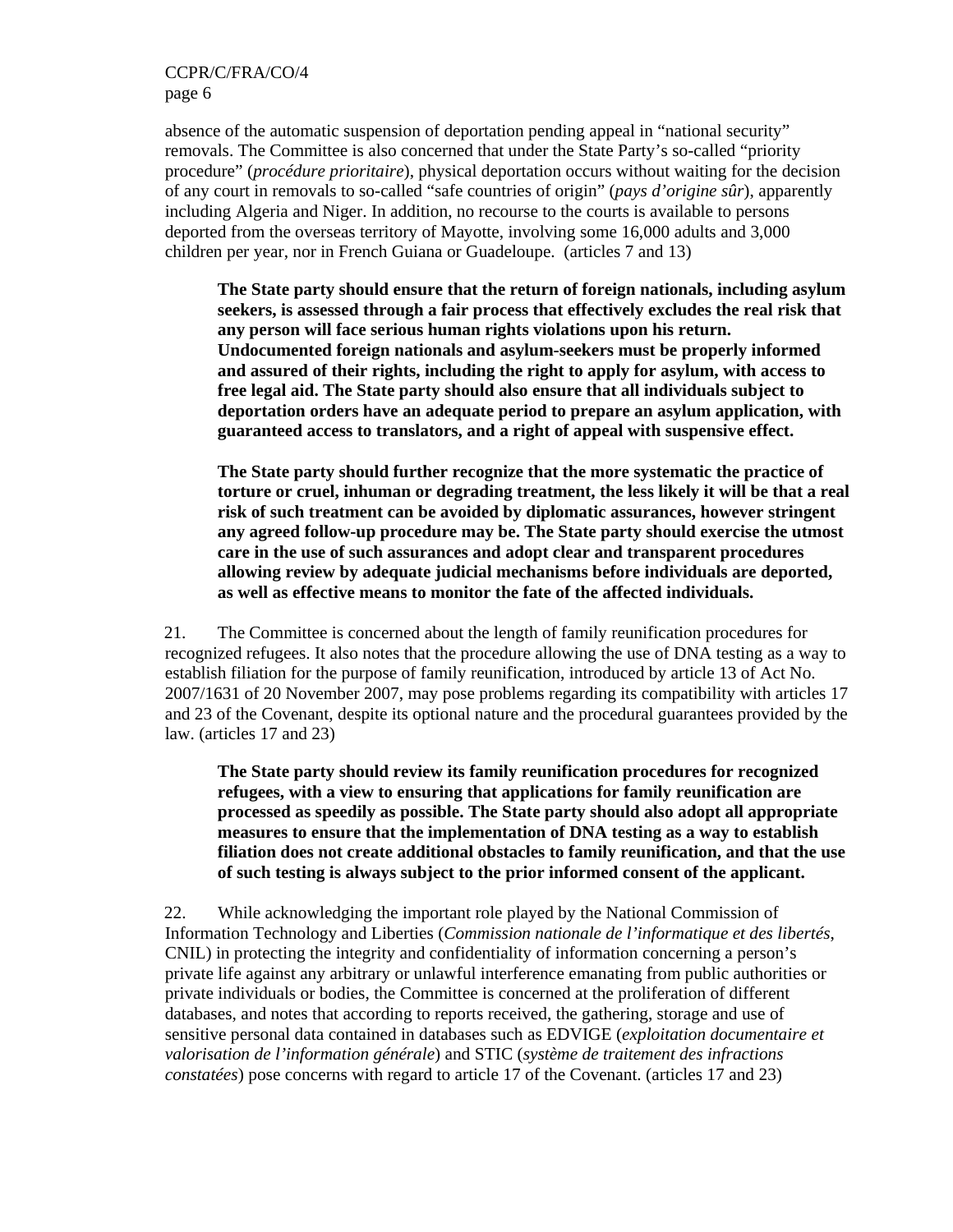**The State party should take all appropriate measures to ensure that the gathering, storage and use of sensitive personal data are consistent with its obligations under article 17 of the Covenant. Taking into account general comment No. 16 (1988) on Article 17 (Right to privacy), the State party should in particular ensure that** 

**(a) The gathering and holding of personal information on computers, data banks and other devices, whether by public authorities or private individuals or bodies, is regulated by law;** 

**(b) Effective measures are adopted to ensure that such information does not reach the hands of persons who are not authorized by law to receive, process and use it;** 

**(c) Individuals under its jurisdiction have the right to request rectification or elimination of information when it is incorrect or has been collected or processed contrary to the provisions of the law;** 

**(d) EDVIGE is restricted to children above the age of thirteen who have been convicted of a criminal offence;** 

# **(e) STIC is restricted to individuals who are suspected in an enquiry of having committed a criminal offence.**

23. The Committee is concerned that both elementary and high school students are barred by Act No. 2004/228 of 15 March 2004 from attending the public schools if they are wearing socalled "conspicuous" religious symbols. The State party has made only limited provisions – through distance or computer-based learning – for students who feel that, as a matter of conscience and faith, they must wear a head covering such as a skullcap (or *kippah*), a headscarf (or *hijab*), or a turban. Thus, observant Jewish, Muslim, and Sikh students may be excluded from attending school in company with other French children. The Committee notes that respect for a public culture of *laïcité* would not seem to require forbidding wearing such common religious symbols. (articles 18 and 26)

## **The State party should re-examine Act No. 2004/228 of 15 March 2004 in light of the guarantees of article 18 of the Covenant concerning freedom of conscience and religion, including the right to manifest one's religion in public as well as private, as well as the guarantee of equality under article 26.**

24. The Committee is aware of the continued reports of serious anti-Semitic violence, directed at persons who are wearing visible symbols of the Jewish faith in public places or who are known to be members of the Jewish community, as well as inter-ethnic violence. (articles 2, 6, 18 and 26).

# **The State party should redouble its efforts to fight racist and anti-Semitic violence, and to undertake public education on the necessity for mutual respect among citizens of a democratic polity.**

25. The Committee notes with concern that despite the measures adopted by the State party to combat discrimination in the field of employment, such as the recent adoption of Act No. 2008/496 of 27 May 2008 and the signature by several private companies of the Charter of